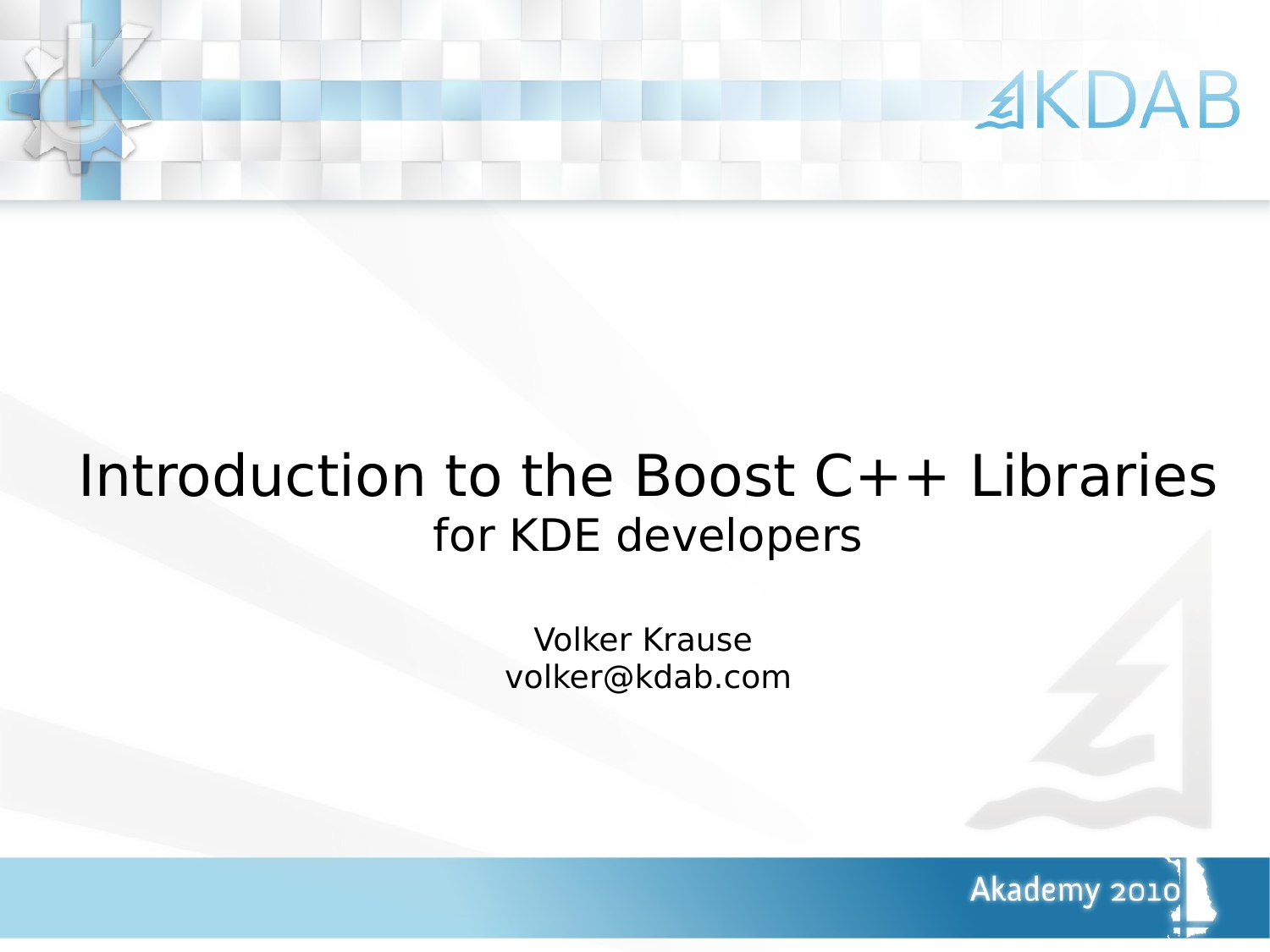# ≰KDAB What is Boost?

- Comprehensive set of platform-independent  $C++$  libs
- [http://www.boost.org](http://www.boost.org/)
- Free Software
- About 100 modules, 80% header-only
- $\cdot$  Staging ground for the next C++ standard library
- $\cdot$  Pushes  $C++$  to its limits

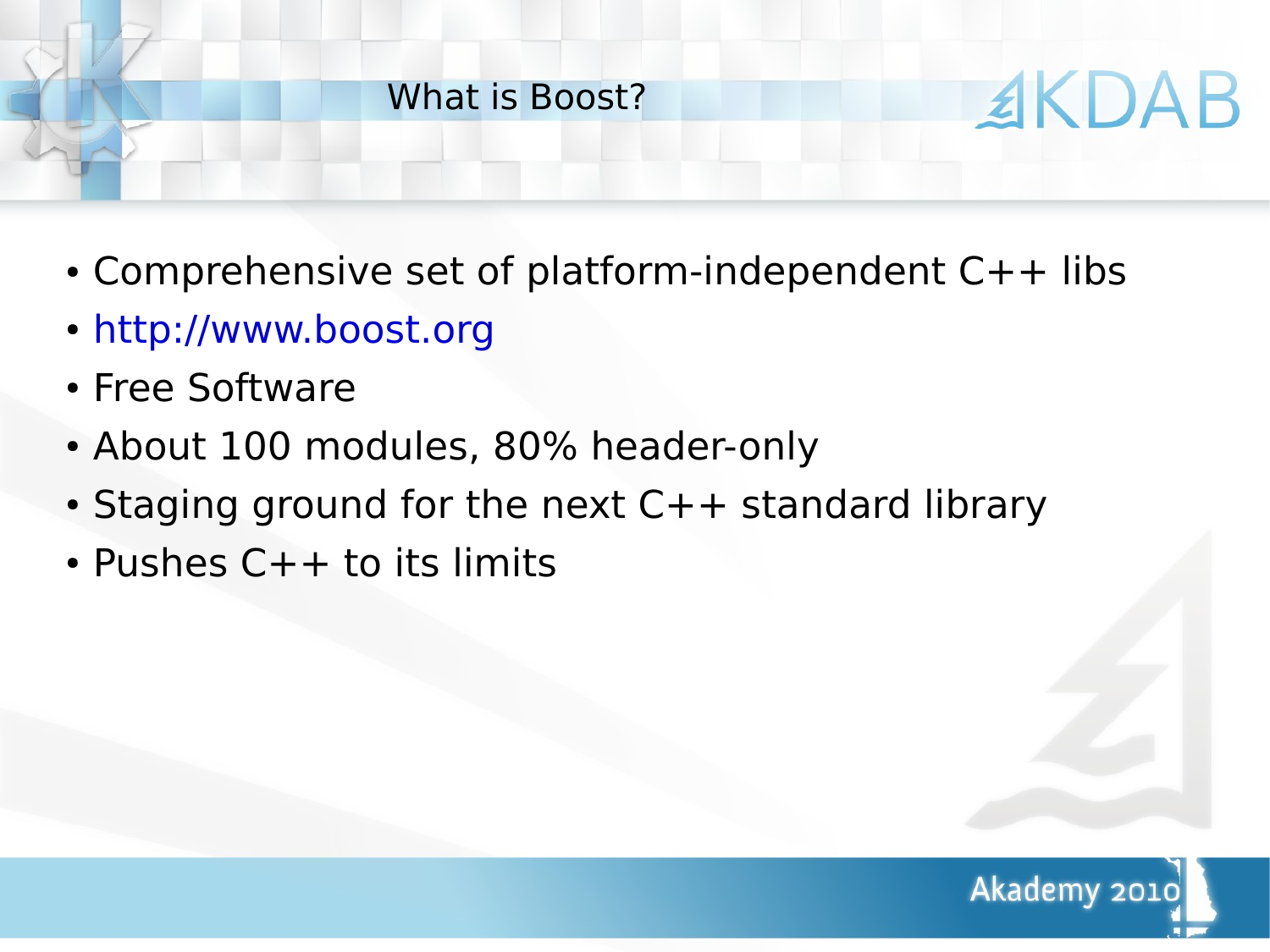### Whirlwind Tour through Boost

## **Containers**

- Data Structures
- **Iterators**
- **Algorithms**
- **Function Objects**
- **Higher Order Programming**
- **Generic Programming**
- Template Metaprogramming
- Preprocessor Metaprogramming
- Text Processing
- **Parser Generation**
- Concurrency
- **Math and Statistics**
- Image Processing
- Platform Abstraction
- Python Binding Generation
- Unit testing

● ...

Akademy 2010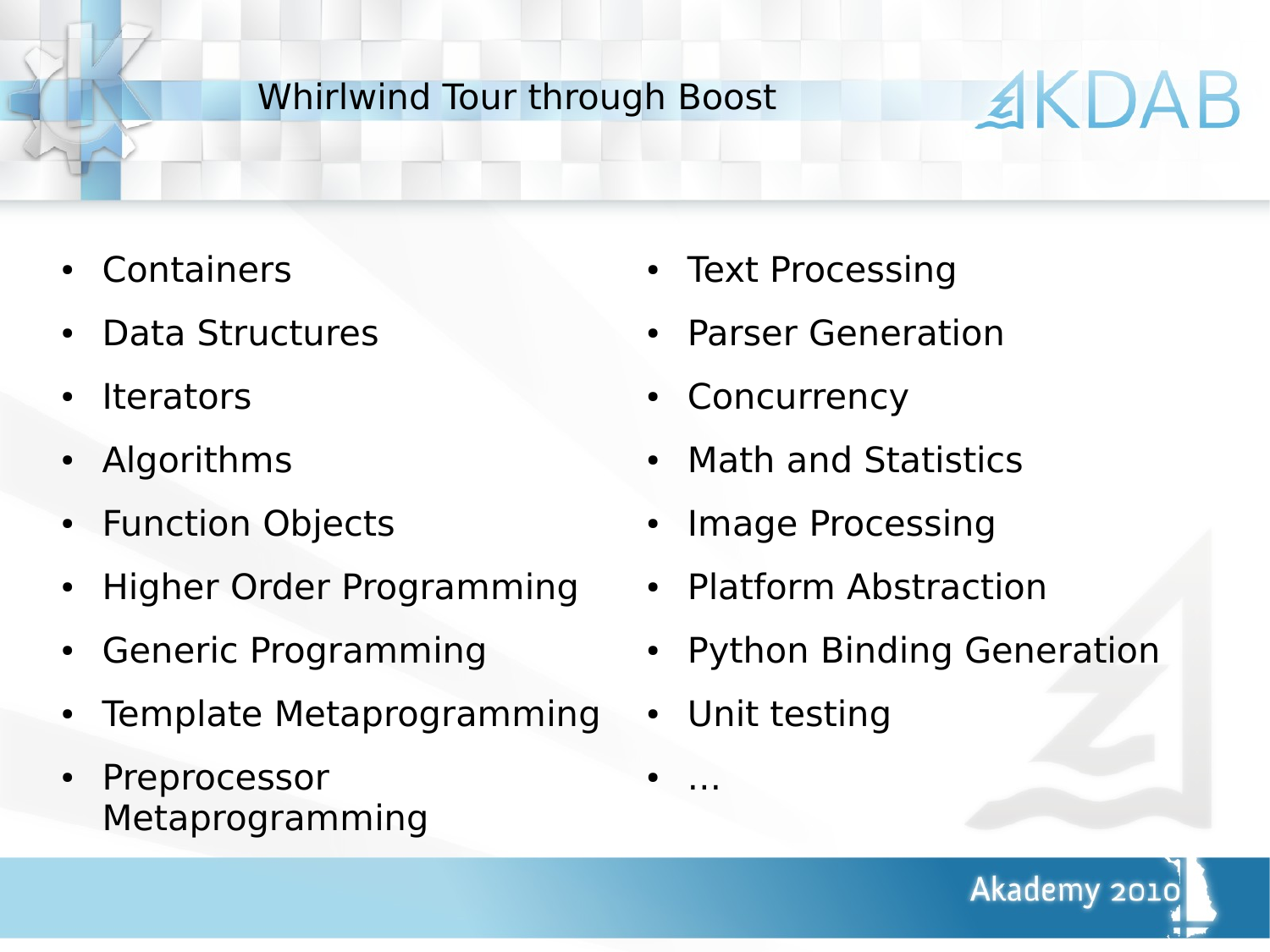## Boost vs. Qt/KDE

- No GUI components
- Some overlap with Qt/KDE ( $\sim$  20 modules):
- Platform abstraction
- Signals
- Date/Time, RegExp, Serialization
- Smart Pointers (since Qt 4.6)
- Ease of use vs. flexibility
- **Documentation**
- STL-style naming

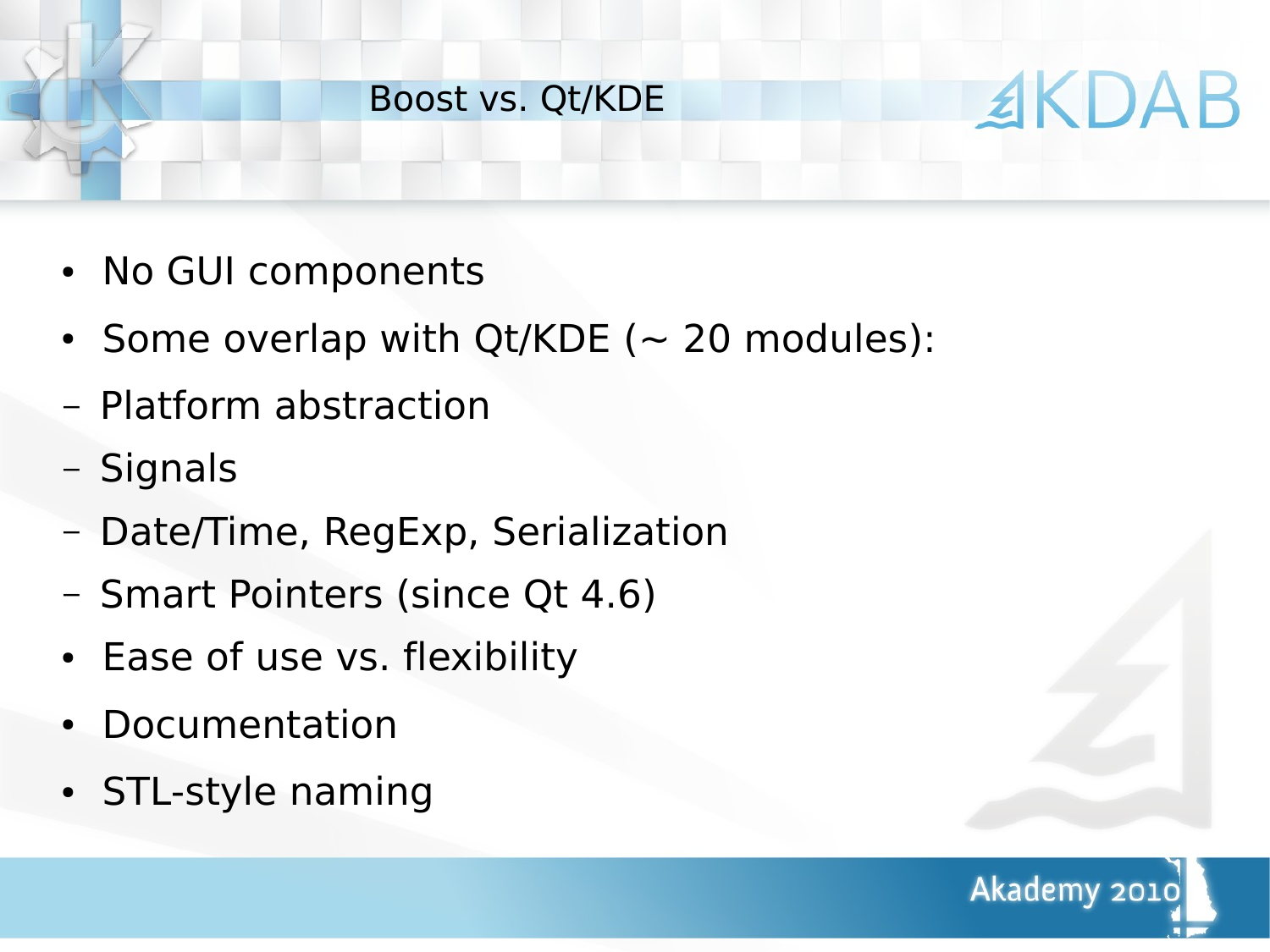#### #1 usage in KDE: Smart Pointers

- Feature equivalent smart pointers in Qt since 4.6
- Widely known concept and widely used in KDE already
- Shared Pointer
- Scoped Pointer
- Weak Pointer
- More powerful than you might think...

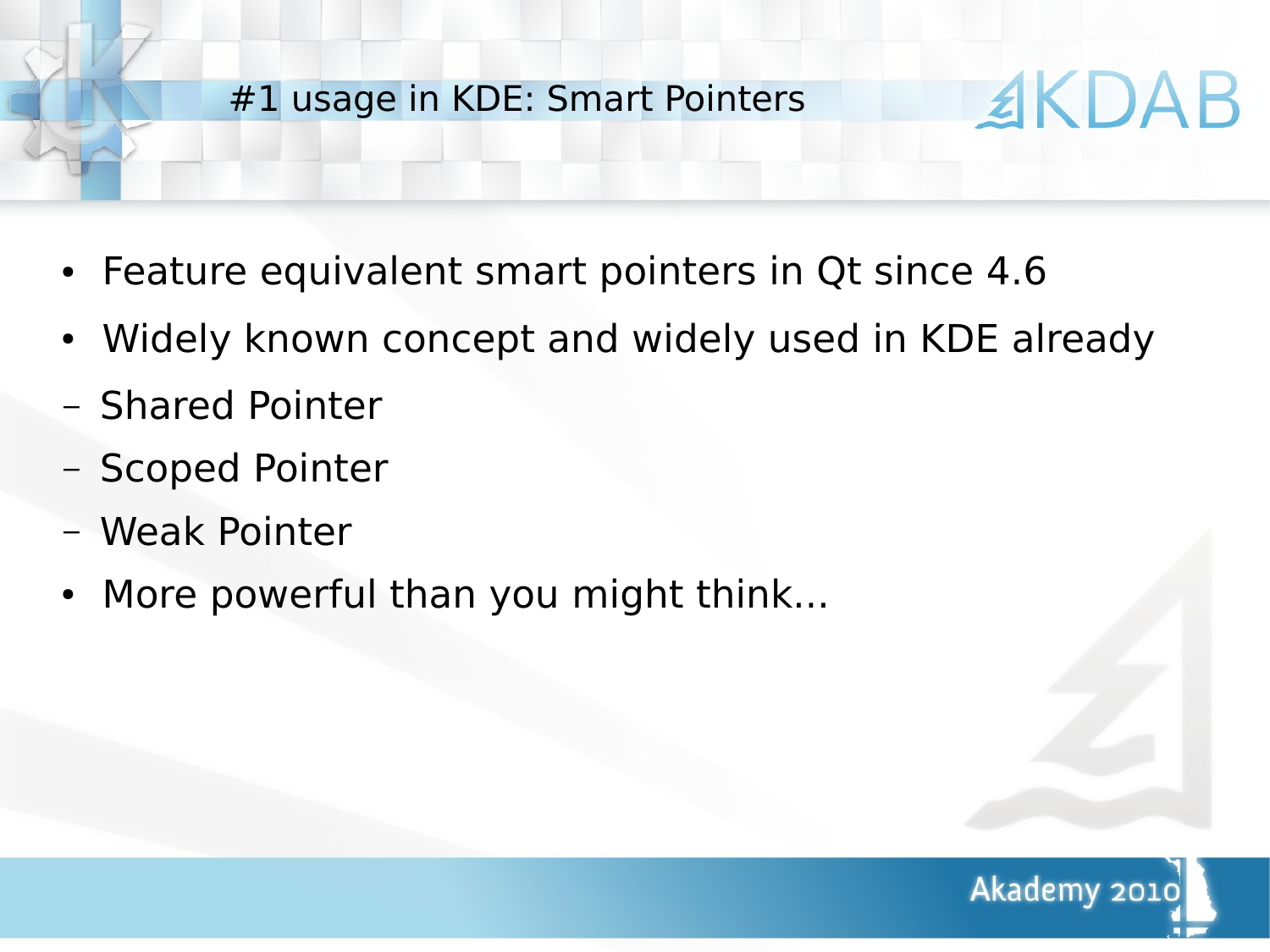

QMutex \*mutex = ...;

{

...

}

boost::shared ptr<QMutex> mutex releaser( mutex, std::mem fun(&QMutex::unlock) ); mutex->lock();

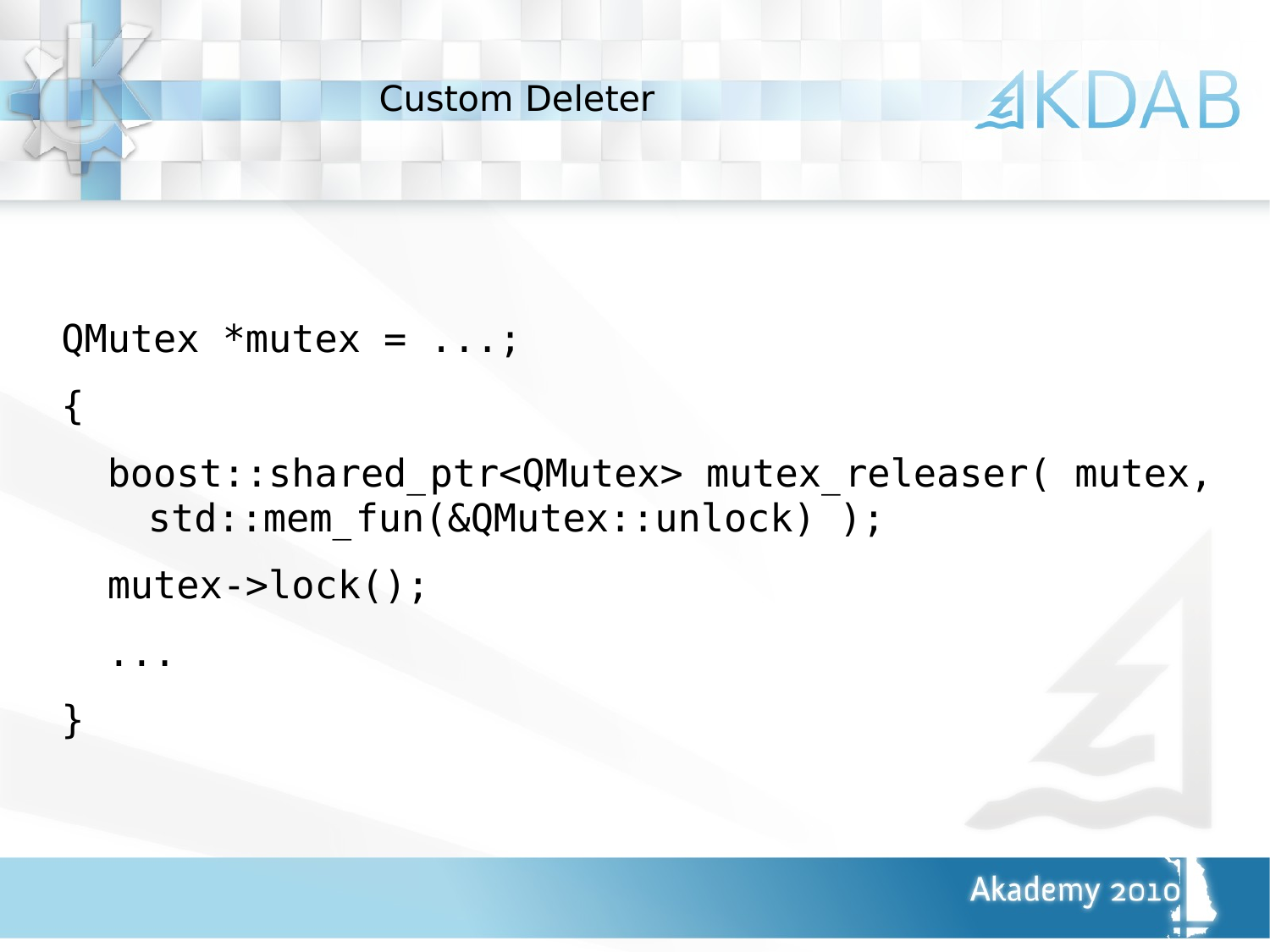

- Many STL and Qt algorithms require a function pointer or function object as argument
- Cumbersome when done manually:

static void laterDeleter( QObject \*obj ) { obj->deleteLater();

```
}
// possible lots of other code
QList<QObject*>l = ...;std::for each( l.begin(), l.end(), laterDeleter );
```
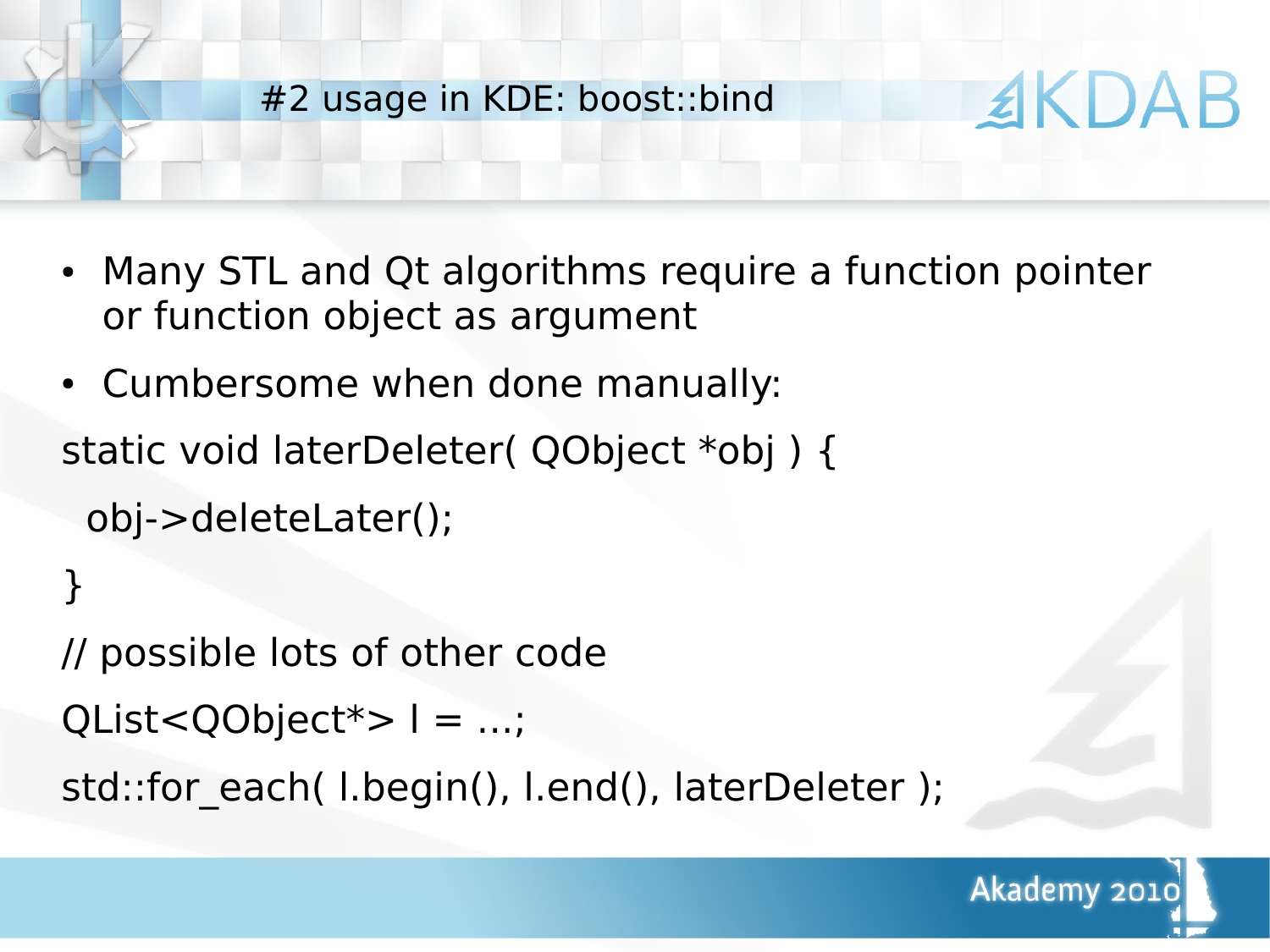Define function objects in-place

```
In-place member call:
```

```
std::for each( l.begin(), l.end(),
 boost::bind(&QObject::deleteLater, _1) );
```
In-place member call with arguments:

```
QObject *parent = ...;
```

```
std::for each( l.begin(), l.end(),
 boost::bind(&QObject::setParent, 1, parent ) );
```


**EKDAB**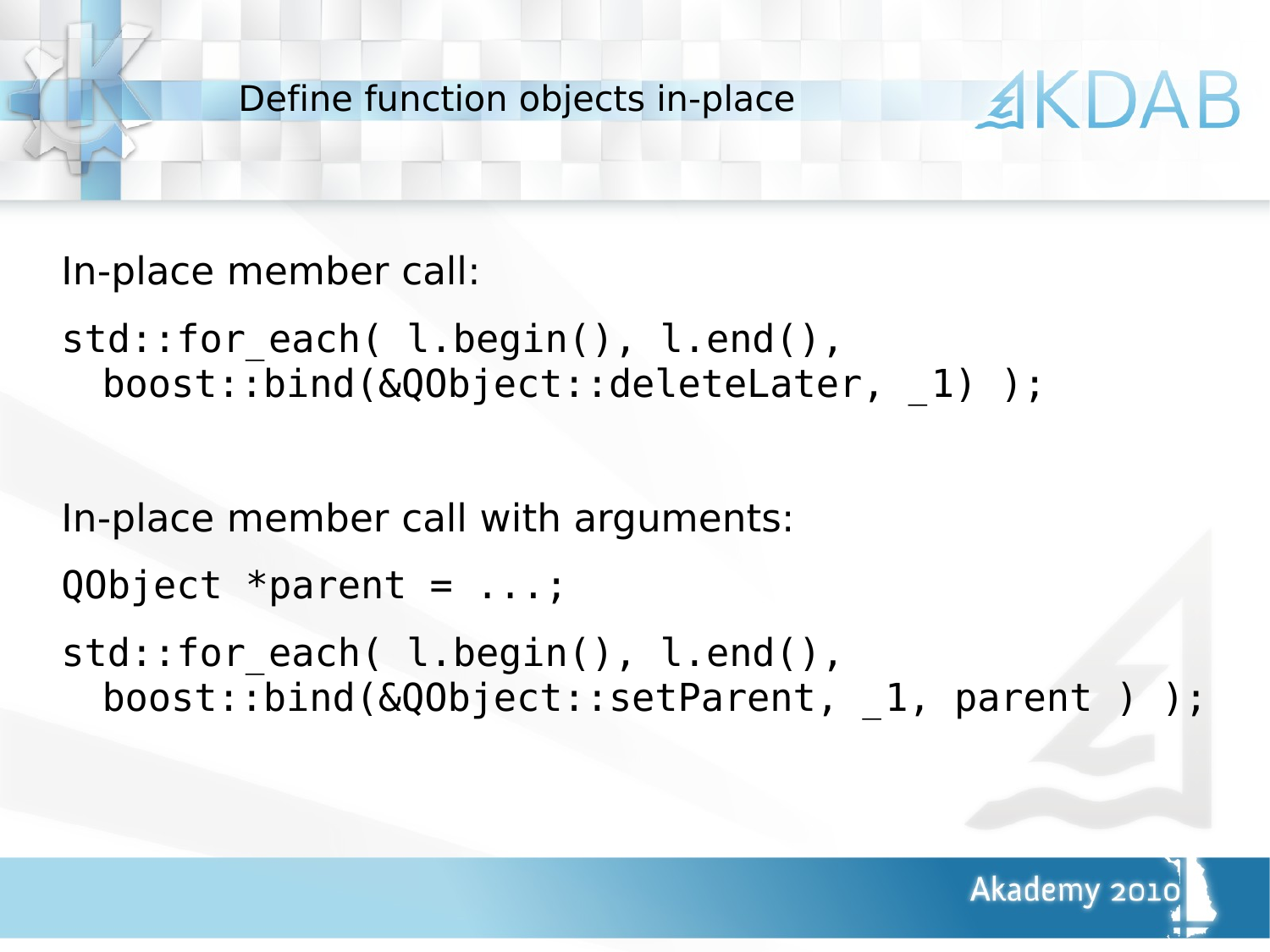Lame, show me something useful!

Sort by arbitrary properties of an object:

```
QList < QObject * > l = ...;qSort( l.begin(), l.end(), 
 boost::bind(&QObject::objectName, _1) < 
 boost::bind(&QObject::objectName, _2) );
```
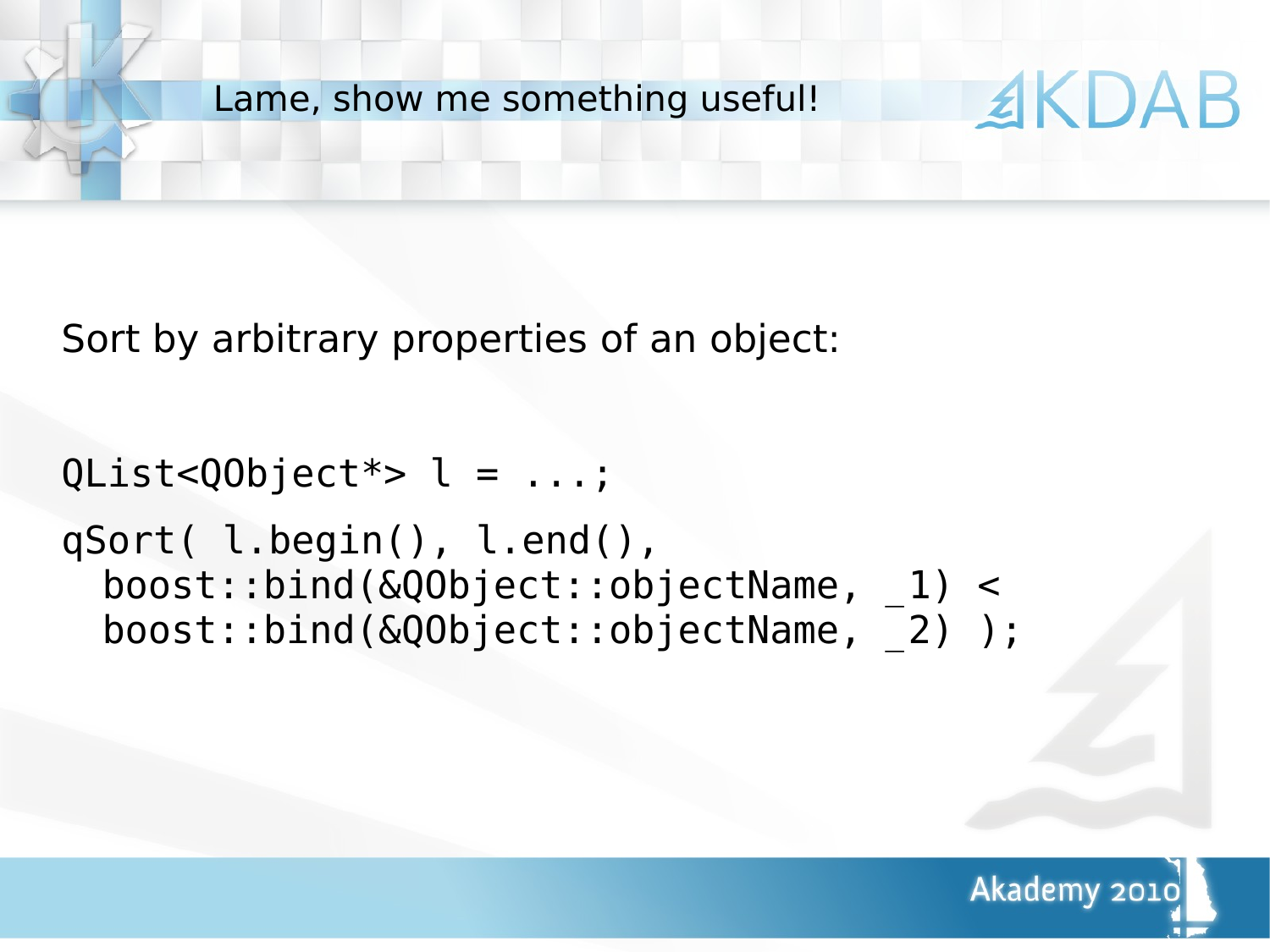So, how does this work exactly?

- boost::bind() returns a function object
- Number of arguments depend on number of used placeholders (\_X)
- boost::bind(  $\&f$ , a,  $\_2$ , b,  $\_1$  )( x, y )  $\rightarrow$  f( a, y, b, x )
- Works for global and member functions (ie. no std::mem fun needed, first argument is the object)
- There are overloaded operators for these function objects:  $!, ==, !=, <, <=, >, >=, & & &; ||$
- Cascading is possible as well

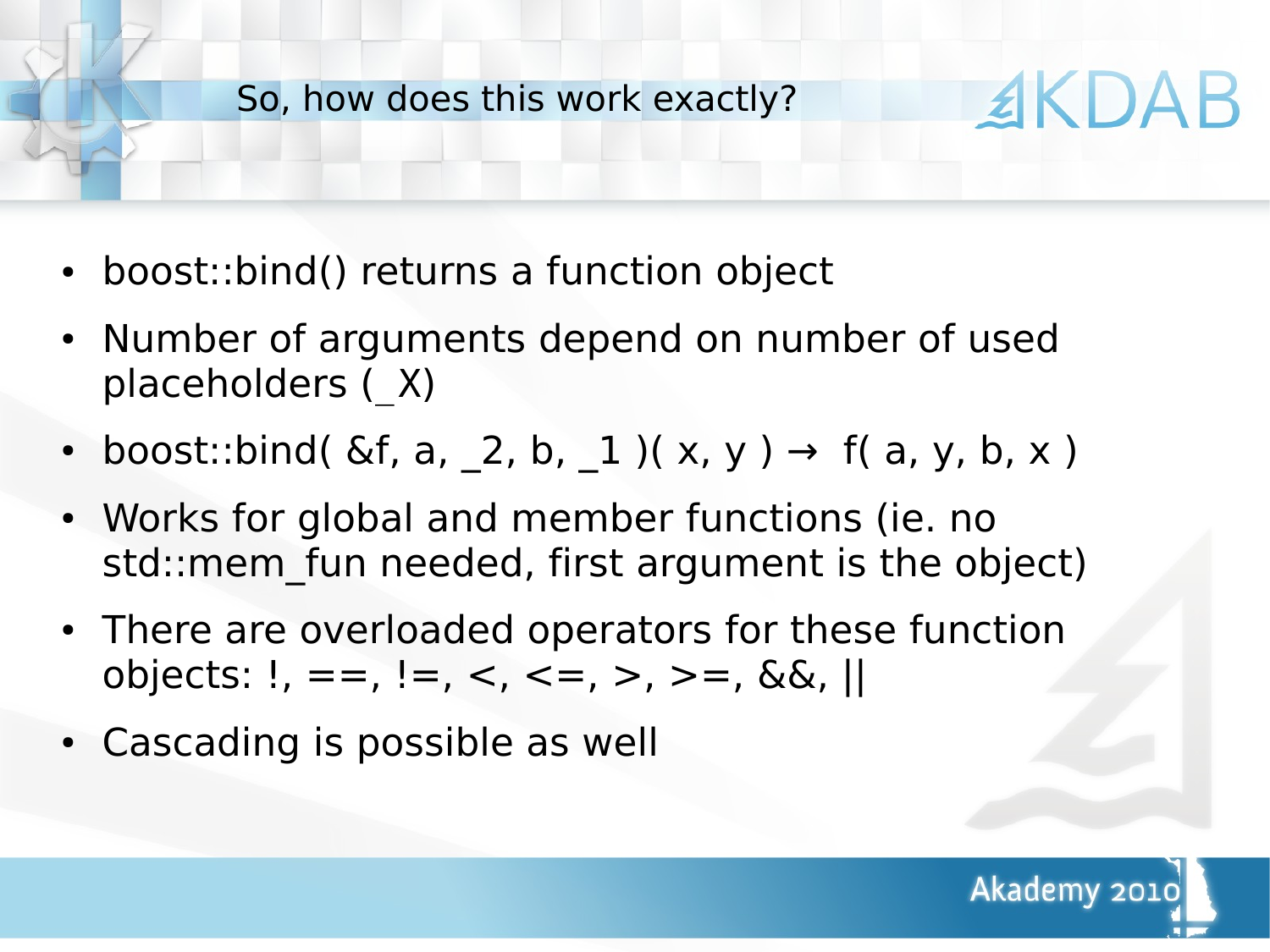Slightly more complex: boost::graph

- We work a lot with tree/graph structures, mostly without realizing that though
- We rarely use graph algorithms though
- Boost has a comprehensive graph library
- Requires slightly more work to use, due to lack of explicit graph data structures and/or standardized interfaces (like we have for lists)
- Example: Find the most specific type from a set of mime-types



**EKDAB**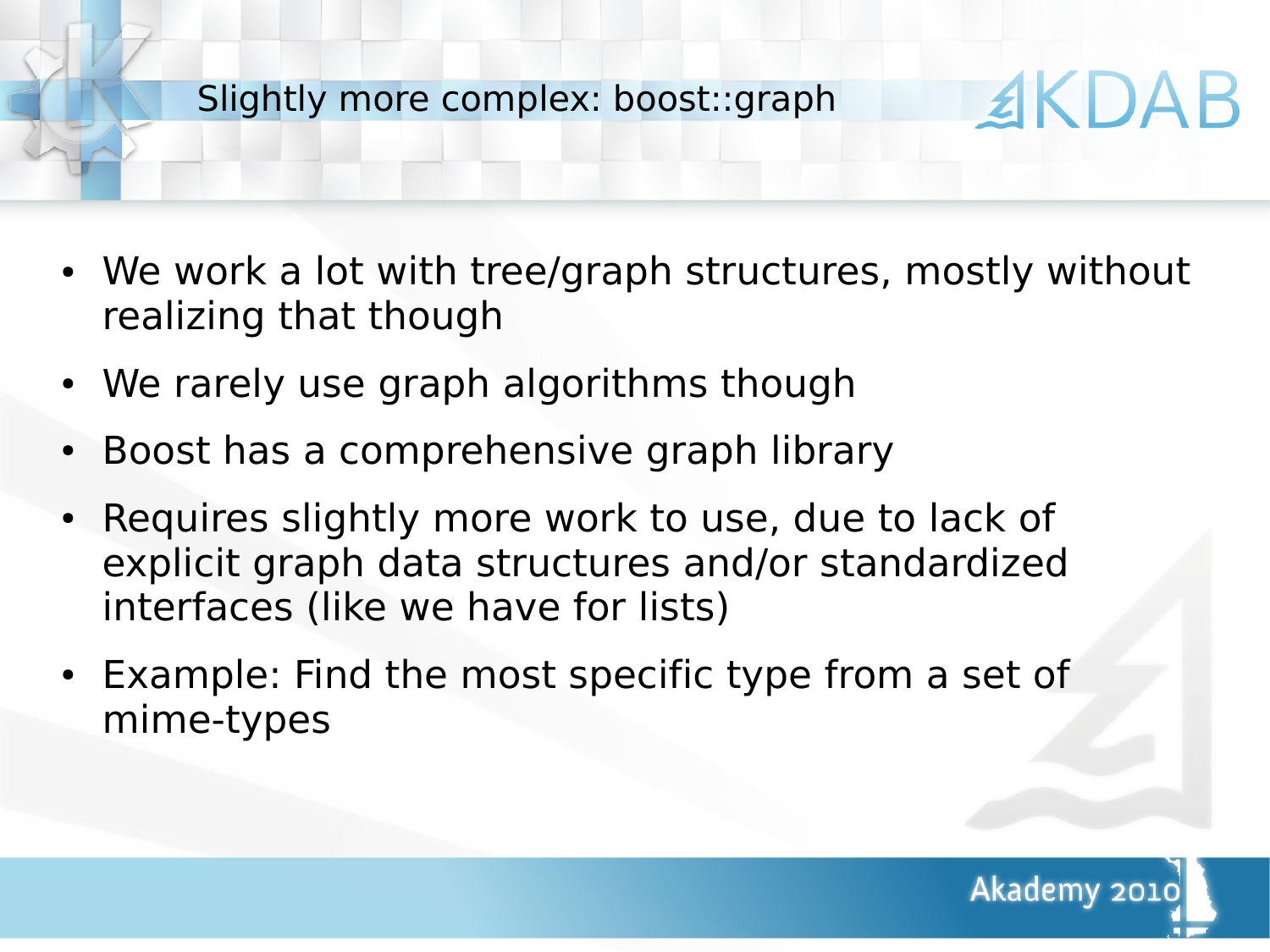QVector<PluginInfo> plugins;

}

...

const PluginInfo& findBestMatch( KmimeType::Ptr mimeType ) { boost::adjacency\_list<> graph( matchingIndexes.size() ); for ( int i =  $0$ , end = plugins.size() ; i != end ; ++i ) { for ( int  $j = 0$ ;  $j$  != end; ++j ) { if ( i != j && mimeType->is( plugins[j].mimeType() ) ) boost::add\_edge( j, i, graph ); }



**EKDAB**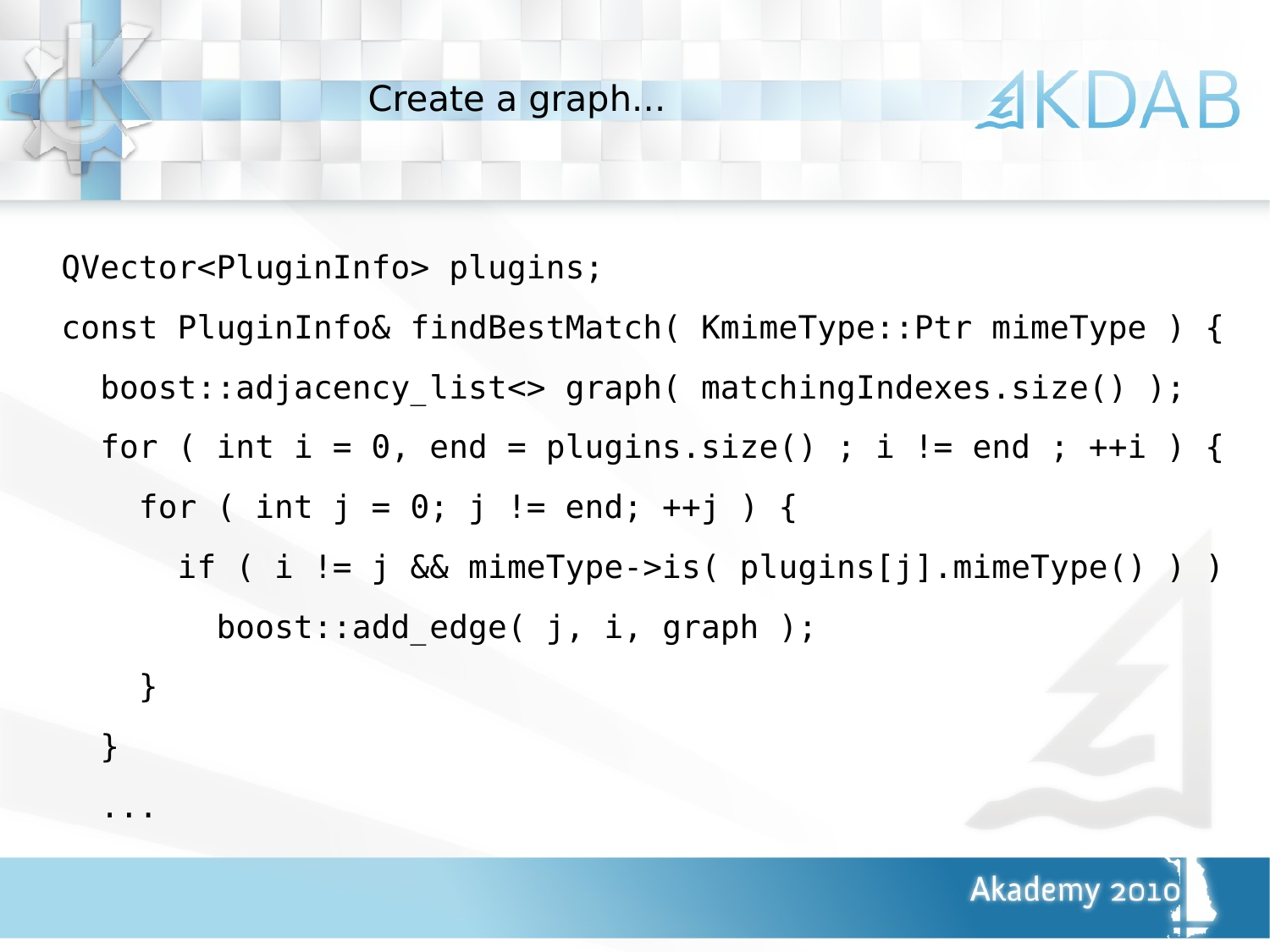

```
 ...
  QVector<int> order;
  order.reserve( plugins.size() );
  try {
     boost::topological_sort( graph,
      std::back inserter( order ) );
  } catch ( boost::not a dag &e ) {
     kWarning() << "Mimetype tree is not a DAG!";
 }
   return plugins[order.first()];
```
}

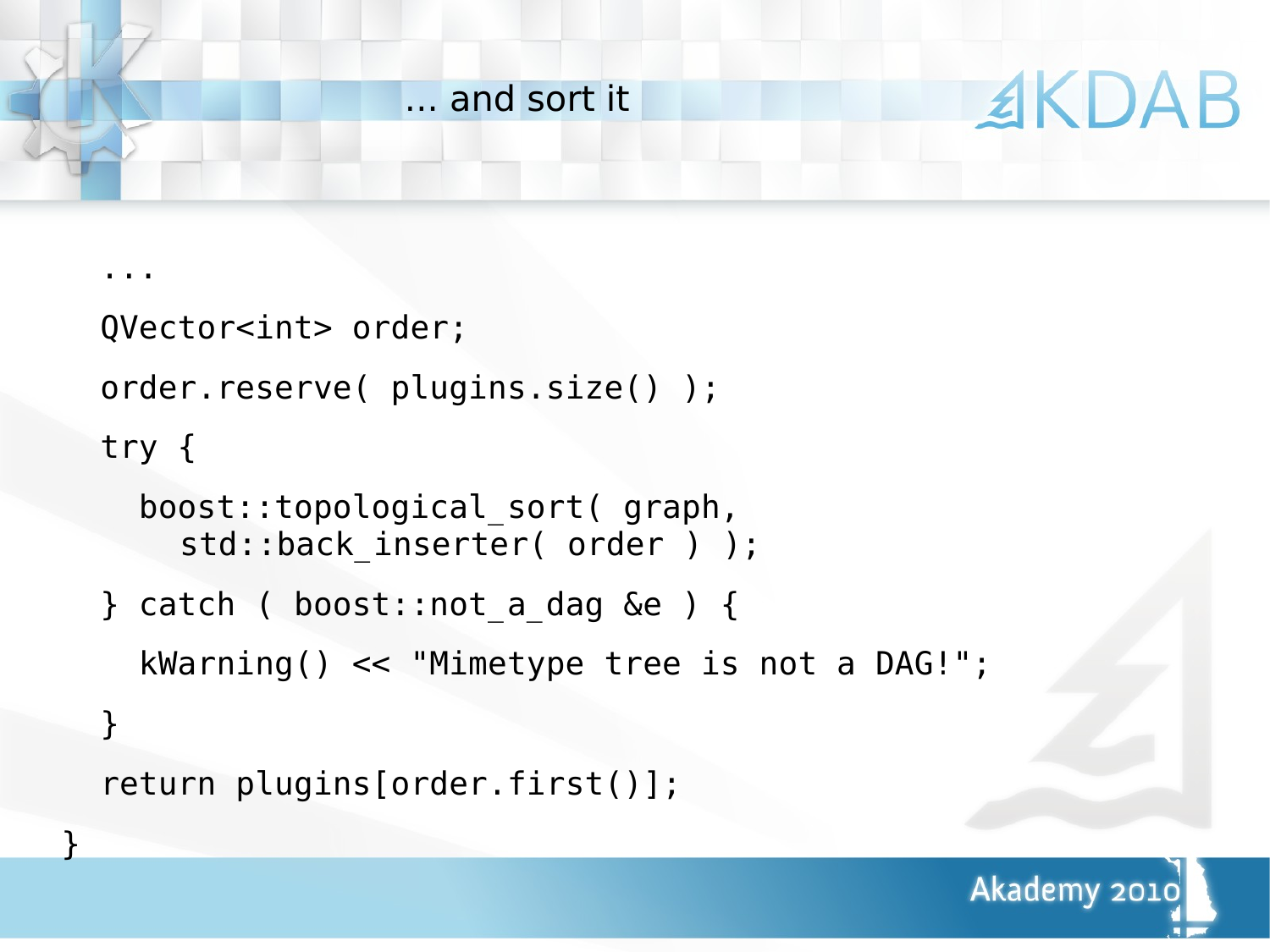#### Compatibility with Qt

- Qt containers are STL compatible
- #undef QT\_NO\_STL
- Container-like structures such as QString and QByteArray have STL support for reading but not for writing:

QList<QByteArray> list = ...;

 $QByteArray result = boost::join( list, " , " )$ ;

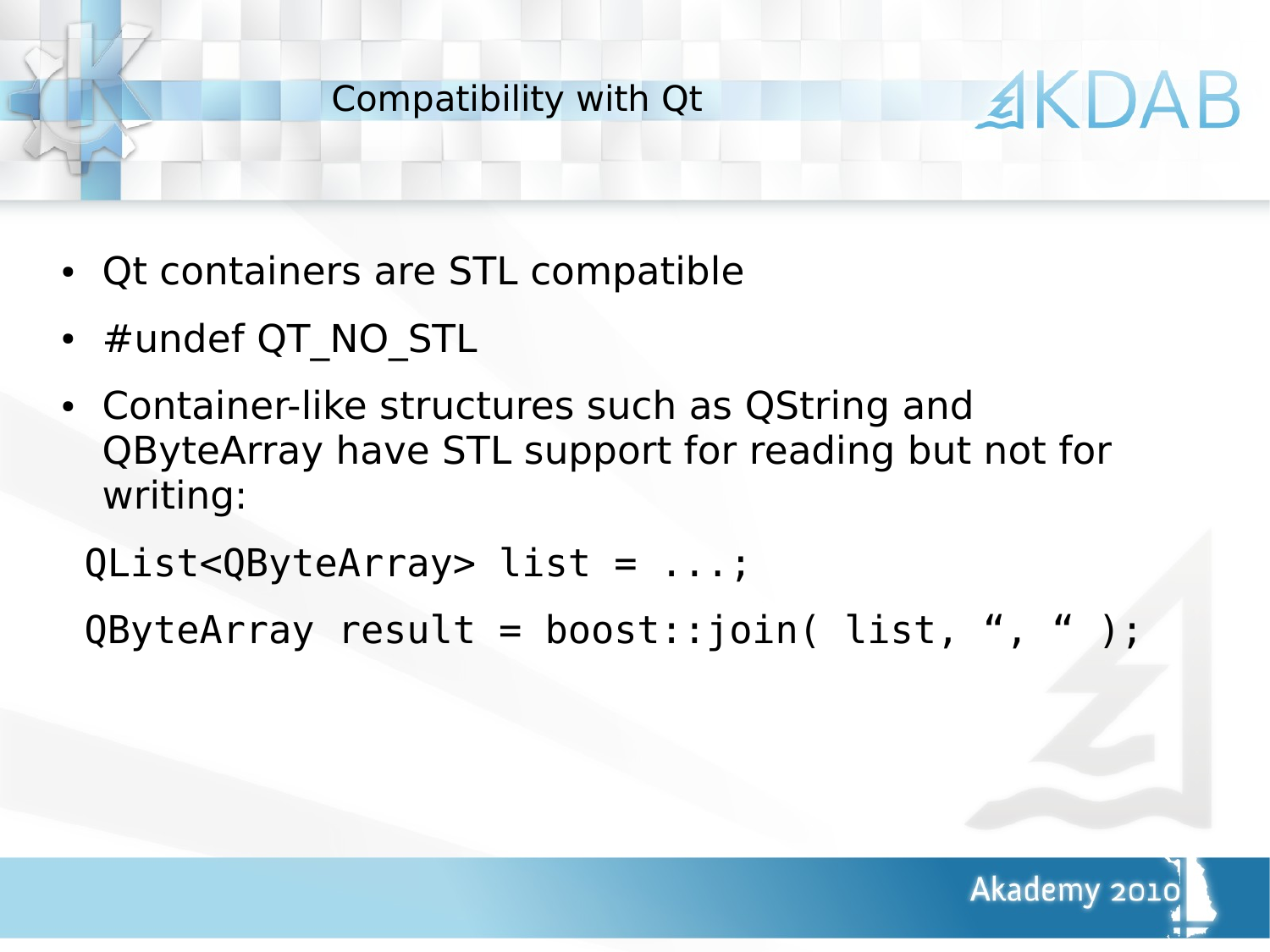

- Do not reinvent the wheel!  $*$
- Steep learning curve, but it will pay off nevertheless

But also keep in mind:

- Prefer equivalent Qt classes
- Limit use in public API (no BC guarantees)